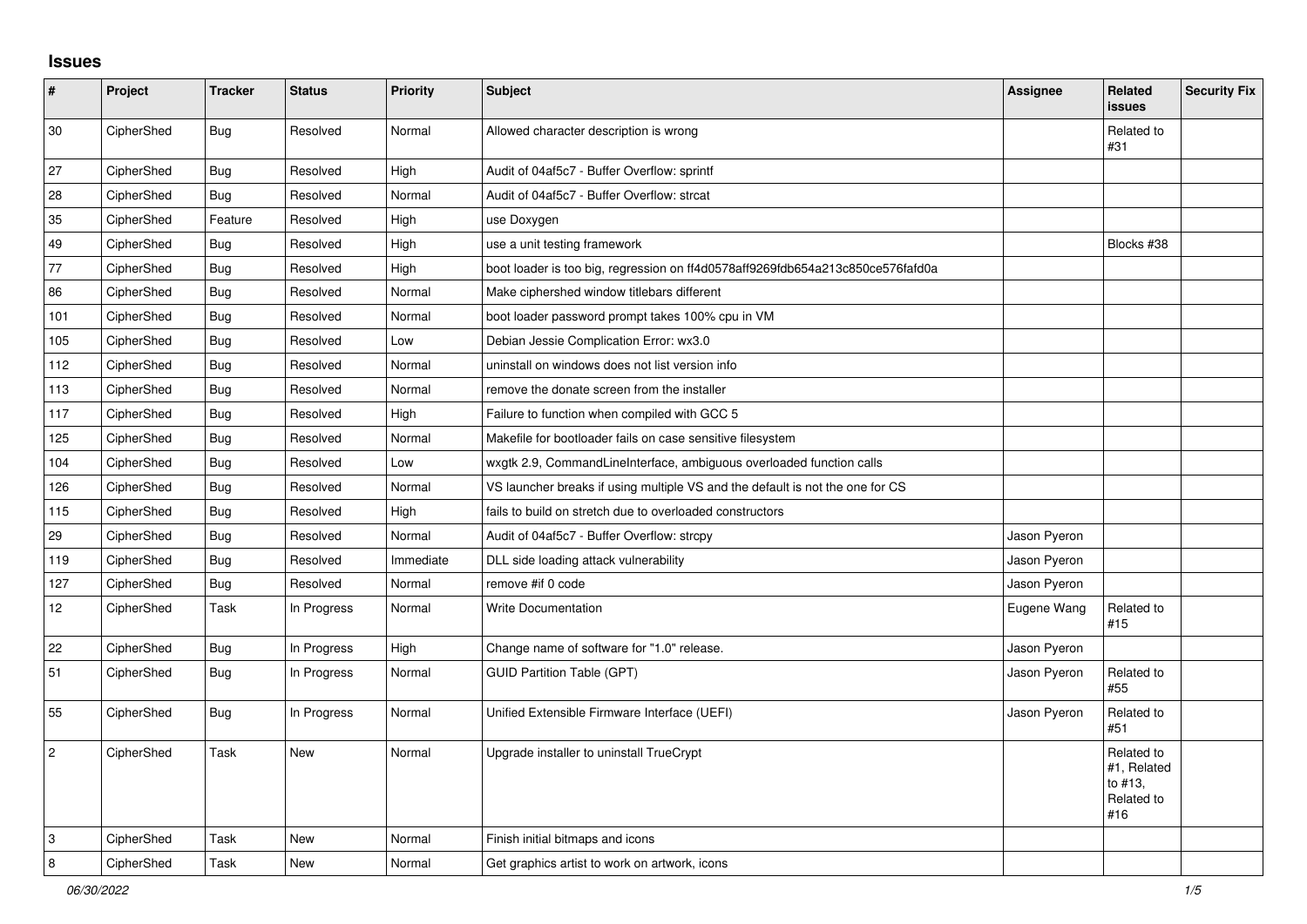| #            | Project    | <b>Tracker</b> | <b>Status</b> | <b>Priority</b> | <b>Subject</b>                                                  | <b>Assignee</b> | Related<br>issues | <b>Security Fix</b> |
|--------------|------------|----------------|---------------|-----------------|-----------------------------------------------------------------|-----------------|-------------------|---------------------|
| 10           | CipherShed | Feature        | New           | Low             | Two-factor Pre-boot-authentication with USB stick and Password  |                 |                   |                     |
| 11           | CipherShed | Feature        | New           | Low             | Cipher set enablement                                           |                 |                   |                     |
| 14           | CipherShed | Bug            | New           | Normal          | Fixes urls in ui (/applink? links)                              |                 | Related to<br>#25 |                     |
| 17           | CipherShed | Task           | <b>New</b>    | Normal          | Create debian packaging                                         |                 |                   |                     |
| 18           | CipherShed | Task           | <b>New</b>    | Normal          | Create rpm packaging                                            |                 |                   |                     |
| 19           | CipherShed | Task           | New           | Normal          | Create pkgbuild for arch                                        |                 |                   |                     |
| $ 20\rangle$ | CipherShed | Task           | New           | Normal          | Create dmg for os x                                             |                 |                   |                     |
| 21           | CipherShed | <b>Bug</b>     | New           | High            | Method of mounting may be exploited                             |                 |                   |                     |
| 25           | CipherShed | Task           | New           | Normal          | Broken applinks                                                 |                 | Related to<br>#14 |                     |
| 26           | CipherShed | Bug            | New           | Normal          | Large External Drive Support on Mac (>512byte sector size)      |                 |                   |                     |
| 32           | CipherShed | Feature        | New           | Normal          | truecrypt.ch ideas thread                                       |                 |                   |                     |
| 33           | CipherShed | Feature        | New           | Normal          | windows comamnd line volume creation                            |                 |                   |                     |
| 34           | CipherShed | Feature        | New           | Normal          | windows mount point support                                     |                 | Related to<br>#60 |                     |
| 36           | CipherShed | Feature        | New           | Normal          | support multiple actors to open an encrypted volume             |                 |                   |                     |
| 37           | CipherShed | <b>Bug</b>     | New           | High            | Open Crypto Audit Project issues                                |                 |                   |                     |
| 38           | CipherShed | Bug            | New           | High            | Weak Volume Header key derivation algorithm                     |                 | Blocked by<br>#49 |                     |
| 39           | CipherShed | <b>Bug</b>     | New           | High            | Sensitive information might be paged out from kernel stacks     |                 |                   |                     |
| 40           | CipherShed | <b>Bug</b>     | <b>New</b>    | High            | Multiple issues in the bootloader decompressor                  |                 |                   |                     |
| 41           | CipherShed | <b>Bug</b>     | New           | High            | Windows kernel driver uses memset() to clear sensitive data     |                 |                   |                     |
| 42           | CipherShed | <b>Bug</b>     | <b>New</b>    | High            | TC_IOCTL_GET_SYSTEM_DRIVE_DUMP_CONFIG kernel pointer disclosure |                 |                   |                     |
| 43           | CipherShed | <b>Bug</b>     | New           | High            | IOCTL_DISK_VERIFY integer overflow                              |                 |                   |                     |
| 44           | CipherShed | <b>Bug</b>     | New           | High            | TC_IOCTL_OPEN_TEST multiple issues                              |                 |                   |                     |
| 45           | CipherShed | <b>Bug</b>     | New           | High            | MainThreadProc() integer overflow                               |                 |                   |                     |
| 46           | CipherShed | <b>Bug</b>     | New           | High            | MountVolume() device check bypass                               |                 |                   |                     |
| 47           | CipherShed | Bug            | New           | High            | GetWipePassCount() / WipeBuffer() can cause BSOD                |                 |                   |                     |
| 48           | CipherShed | <b>Bug</b>     | New           | High            | EncryptDataUnits() lacks error handling                         |                 |                   |                     |
| 50           | CipherShed | Feature        | New           | Normal          | Linux FDE                                                       |                 | Related to<br>#5  |                     |
| 52           | CipherShed | Feature        | New           | Low             | recovery utility & tools                                        |                 | Related to<br>#59 |                     |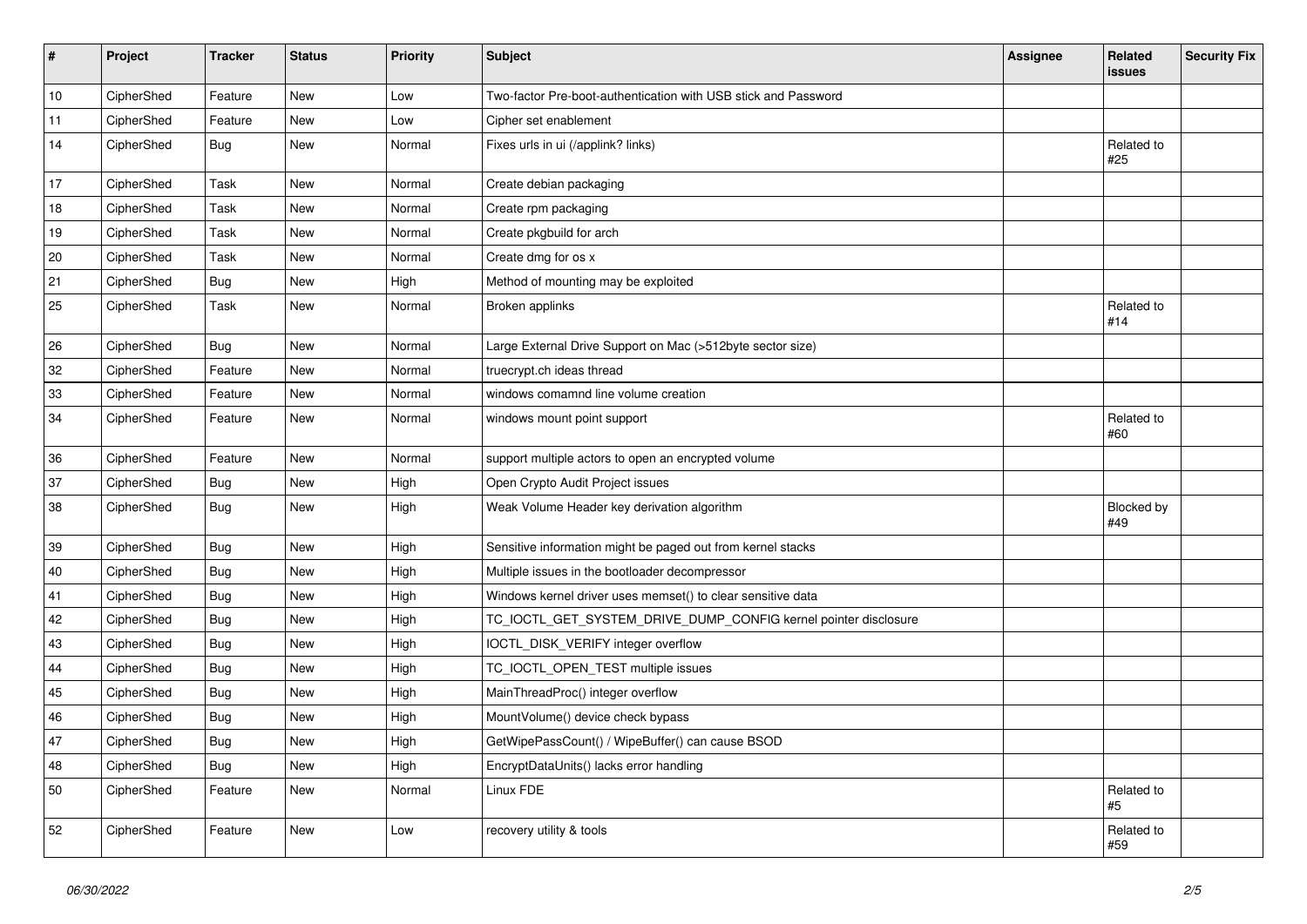| #  | Project    | <b>Tracker</b> | <b>Status</b> | Priority | Subject                                                                                                  | <b>Assignee</b> | Related<br>issues | <b>Security Fix</b> |
|----|------------|----------------|---------------|----------|----------------------------------------------------------------------------------------------------------|-----------------|-------------------|---------------------|
| 53 | CipherShed | Feature        | <b>New</b>    | Low      | Portable / non-admin volume browser                                                                      |                 |                   |                     |
| 54 | CipherShed | Feature        | New           | Low      | Self Destruct Password                                                                                   |                 |                   |                     |
| 56 | CipherShed | <b>Bug</b>     | <b>New</b>    | Low      | FreeBSD support                                                                                          |                 |                   |                     |
| 57 | CipherShed | Feature        | New           | Normal   | Skein support                                                                                            |                 |                   |                     |
| 58 | CipherShed | Feature        | New           | Low      | Tablet / Touch screen / non-keyboard boot support                                                        |                 |                   |                     |
| 59 | CipherShed | <b>Bug</b>     | New           | Low      | optimized rescue disk                                                                                    |                 | Related to<br>#52 |                     |
| 60 | CipherShed | Feature        | New           | Normal   | Enhanced UX - shell extension for container management                                                   |                 | Related to<br>#34 |                     |
| 61 | CipherShed | Feature        | New           | Normal   | optionally support TPM                                                                                   |                 |                   |                     |
| 62 | CipherShed | Feature        | New           | Normal   | Administrative Configuration for Enterprise IT                                                           |                 |                   |                     |
| 63 | CipherShed | Bug            | New           | Normal   | 64 bit gui on 64 bit systems                                                                             |                 | Related to<br>#65 |                     |
| 64 | CipherShed | Task           | New           | Normal   | Rewrite or remove LongReverse in Common/Dlgcode.c                                                        |                 |                   |                     |
| 65 | CipherShed | Feature        | New           | Normal   | pure 64 bit version for windows                                                                          |                 | Related to<br>#63 |                     |
| 66 | CipherShed | Feature        | <b>New</b>    | Normal   | provide robust API for usermode interaction with kernel driver                                           |                 |                   |                     |
| 67 | CipherShed | Feature        | New           | Normal   | print a backup                                                                                           |                 |                   |                     |
| 69 | CipherShed | Feature        | New           | Low      | integration test: mounting and sharing volumes                                                           |                 |                   |                     |
| 70 | CipherShed | Feature        | New           | Normal   | track git info in build                                                                                  |                 |                   |                     |
| 71 | CipherShed | Bug            | New           | High     | passwords using non-ascii                                                                                |                 |                   |                     |
| 72 | CipherShed | Bug            | New           | Normal   | The installation fails, but a message (from windows?) says it succeeds and asks if you want<br>to reboot |                 |                   |                     |
| 73 | CipherShed | <b>Bug</b>     | New           | Normal   | Truecrypt icon showing in taskbar                                                                        |                 |                   |                     |
| 74 | CipherShed | Bug            | <b>New</b>    | Normal   | Hardcoded Build date in Help->About window                                                               |                 |                   |                     |
| 75 | CipherShed | Feature        | New           | Low      | code coverage - ConvertUTF.c                                                                             |                 |                   |                     |
| 76 | CipherShed | <b>Bug</b>     | <b>New</b>    | Normal   | MakeSelfExtractingPackage used in CI cannot have dialog boxes                                            |                 |                   |                     |
| 78 | CipherShed | <b>Bug</b>     | New           | Normal   | update the ciphershed.org website, automatically                                                         |                 |                   |                     |
| 79 | CipherShed | Feature        | New           | Low      | document a list of file systems compatible with Hidden Volume usage                                      |                 |                   |                     |
| 80 | CipherShed | <b>Bug</b>     | New           | Low      | TEST CASE: ubuntu 14 GUI install                                                                         |                 |                   |                     |
| 81 | CipherShed | Feature        | New           | Normal   | Decrypt System drive via commandline                                                                     |                 |                   |                     |
| 82 | CipherShed | Feature        | New           | Normal   | add sparse file detection to non-windows versions                                                        |                 |                   |                     |
| 83 | CipherShed | Bug            | New           | Normal   | deduplicate file names                                                                                   |                 |                   |                     |
| 84 | CipherShed | <b>Bug</b>     | New           | Normal   | wcsncpy is subject to buffer overflow                                                                    |                 |                   |                     |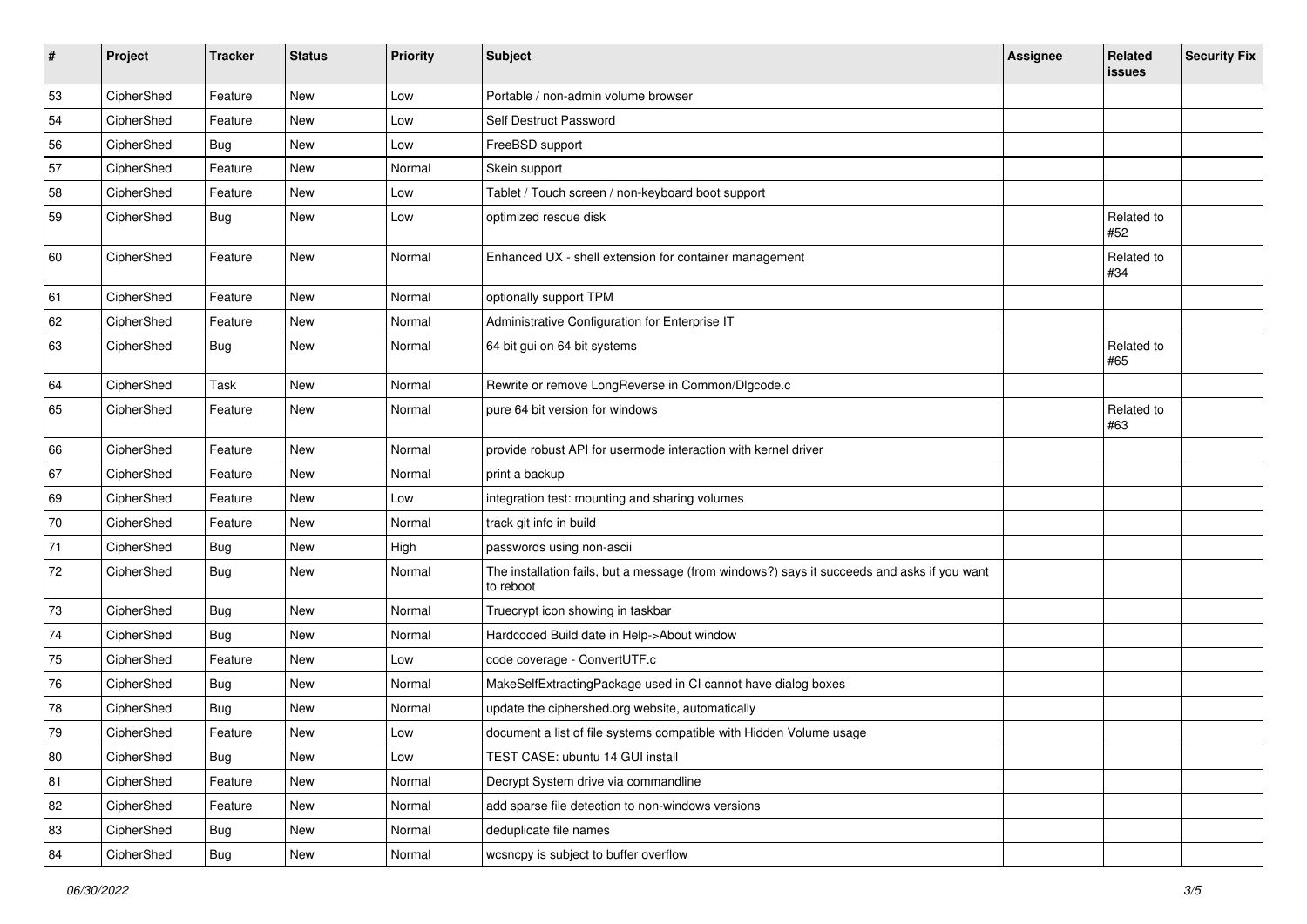| #              | Project    | <b>Tracker</b> | <b>Status</b> | Priority  | Subject                                                                                                                                    | Assignee        | Related<br>issues | <b>Security Fix</b> |
|----------------|------------|----------------|---------------|-----------|--------------------------------------------------------------------------------------------------------------------------------------------|-----------------|-------------------|---------------------|
| 85             | CipherShed | Bug            | <b>New</b>    | Normal    | Digcode.c is 9917 lines long, split it up                                                                                                  |                 |                   |                     |
| 87             | CipherShed | Feature        | <b>New</b>    | Low       | support multiple hidden volumes                                                                                                            |                 |                   |                     |
| 88             | CipherShed | <b>Bug</b>     | New           | Normal    | smart card support for containers                                                                                                          |                 |                   |                     |
| 89             | CipherShed | Feature        | New           | Normal    | Support the Common Criteria Collaborative Protection Profile for Full Disk Encryption                                                      |                 |                   |                     |
| 90             | CipherShed | Feature        | New           | Normal    | cipher setting preference file                                                                                                             |                 |                   |                     |
| 91             | CipherShed | Feature        | New           | Normal    | use linked libraries in kernel driver to isolate logical units and later support plugins                                                   |                 |                   |                     |
| 92             | CipherShed | Feature        | New           | Normal    | allow change of cipher/key on encrypted container without decrypting                                                                       |                 |                   |                     |
| 93             | CipherShed | Feature        | New           | Normal    | support "quick" encrypt for new media (especially flash/SSD)                                                                               |                 |                   |                     |
| 94             | CipherShed | Bug            | New           | High      | CipherShed Volume Creation Wizard: Encryption of Host Protected Area":"Encryption of Host<br>Protected Area" class #32770 not initialized? |                 |                   |                     |
| 95             | CipherShed | <b>Bug</b>     | New           | Normal    | Platform/SystemException.h and Common/Exception.h define the same class/struct                                                             |                 |                   |                     |
| 96             | CipherShed | Feature        | New           | Normal    | installer to incorporate a post-installation quick-start wizard                                                                            |                 |                   |                     |
| 102            | CipherShed | Feature        | New           | Normal    | support for serial console in bootloader                                                                                                   |                 |                   |                     |
| 103            | CipherShed | Task           | New           | Low       | <b>Const Correctness</b>                                                                                                                   |                 |                   |                     |
| 106            | CipherShed | Task           | New           | Low       | Disable GitHub issue tracker                                                                                                               |                 |                   |                     |
| 116            | CipherShed | Bug            | New           | Normal    | create an option for private/global volume mounting                                                                                        |                 |                   |                     |
| 99             | CipherShed | Feature        | New           | Normal    | Suggestion 3-Separate required and optional input parameters                                                                               |                 |                   |                     |
| 100            | CipherShed | Feature        | New           | Normal    | Suggestion 4-Display the consequences of an action immediately (Immediacy of<br>consequences)                                              |                 |                   |                     |
| 108            | CipherShed | Bug            | New           | Urgent    | Open Crypto Audit Project TrueCrypt CS-TC-2 - AES implementation susceptible to<br>cache-timing attacks                                    |                 |                   |                     |
| 118            | CipherShed | Bug            | New           | Normal    | upgrading truecrpyt fails if truecrypt is pinned to the taskbar                                                                            |                 |                   |                     |
| 121            | CipherShed | Feature        | New           | Normal    | Support "not" burning CD on encrypting disk operation                                                                                      |                 | Related to<br>#68 |                     |
| 122            | CipherShed | Feature        | <b>New</b>    | Normal    | support key escrow                                                                                                                         |                 | Related to<br>#68 |                     |
| 124            | CipherShed | Feature        | New           | Normal    | investigate switch to FUDforum from phpBB                                                                                                  |                 |                   |                     |
| 107            | CipherShed | <b>Bug</b>     | New           | Immediate | Open Crypto Audit Project TrueCrypt CS-TC-1 - CryptAcquireContext may silently fail in<br>unusual scenarios                                |                 |                   |                     |
| 109            | CipherShed | <b>Bug</b>     | New           | High      | Open Crypto Audit Project TrueCrypt CS-TC-3 - Keyfile mixing is not cryptographically sound                                                |                 |                   |                     |
| 110            | CipherShed | Bug            | New           | High      | Open Crypto Audit Project TrueCrypt CS-TC-4 - Unauthenticated ciphertext in volume<br>headers                                              |                 |                   |                     |
| 123            | CipherShed | <b>Bug</b>     | New           | Normal    | losetup anomaly with OpenSUSE 13.1                                                                                                         |                 |                   |                     |
| $\overline{4}$ | CipherShed | Task           | New           | Normal    | Get Windows executable signing key                                                                                                         | <b>Bill Cox</b> |                   |                     |
| 6              | CipherShed | Task           | New           | Normal    | Windows build, installer, VM                                                                                                               | <b>Bill Cox</b> |                   |                     |